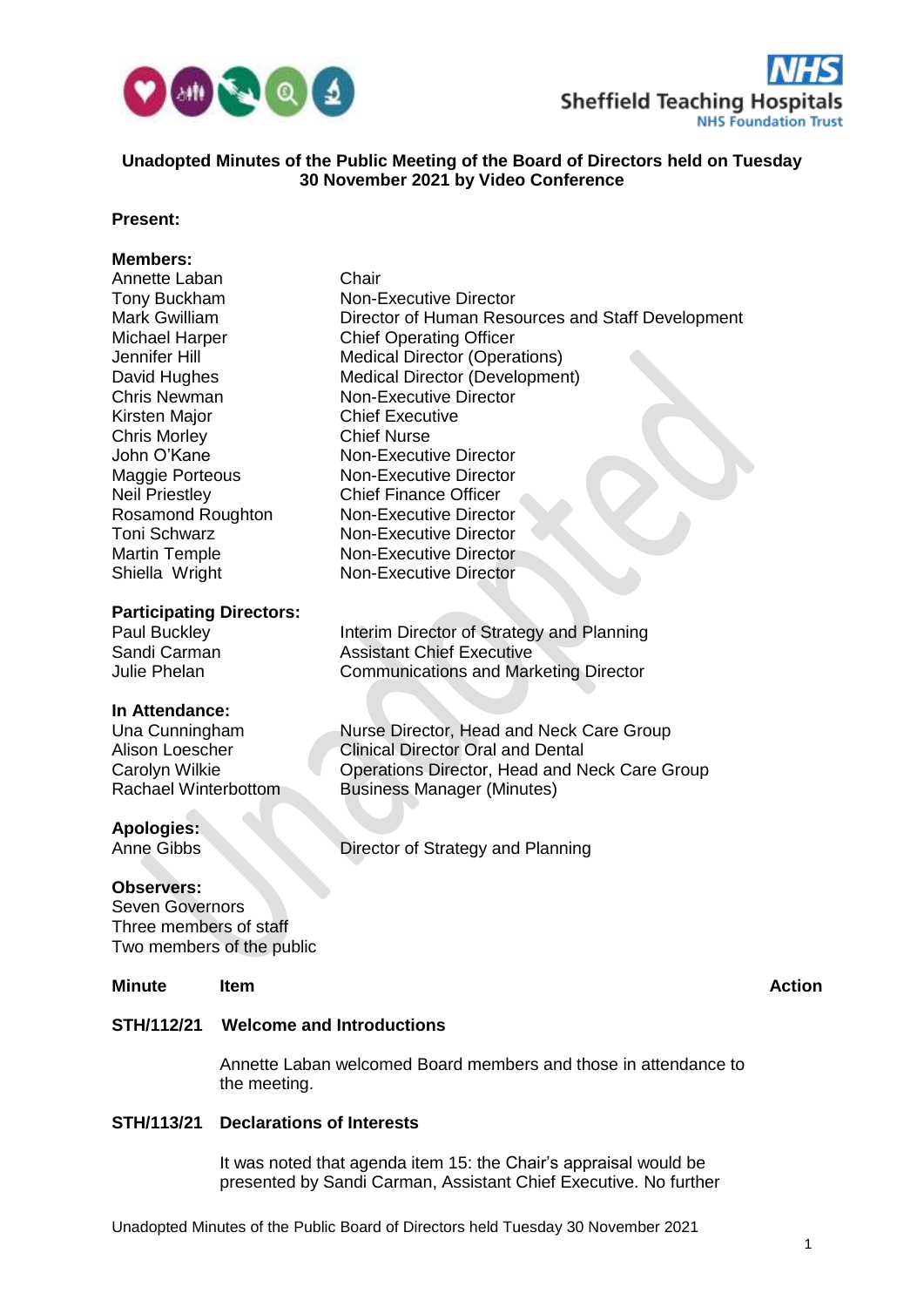action to manage the interest was required as this item was presented for the Board to note.

# **STH/114/21 Minutes of the Previous Meetings Held in Public on 28 September 2021**

The Minutes of the meeting held in public on 28 September 2021 were **AGREED** and **APPROVED** as a correct record of the meeting.

#### **STH/115/21 Matters Arising and Action Log**

There were no open actions on the action log.

#### **STH/116/21 Chair's Report**

Annette Laban, Chair presented her briefing report for October and November 2021. The report highlighted her key engagements since the last meeting including meetings with partners, interviews for the Medical Director (Development) post and visits across the Trust.

Annette had also attended a number of briefings in preparation for the CQC Well Led visit and met with CQC inspectors on the 11 November 2021 as part of this visit.

The Board of Directors **NOTED** the Chair's report

#### **STH/117/21 Clinical Update – The recent past and future for Charles Clifford Dental Hospital**

Jennifer Hill, Medical Director (Operations) introduced the item and welcomed Alison Loescher, (Clinical Director, Oral and Dental), Una Cunningham, Nurse Director and Carolyn Wilkie Operations Director (Head and Neck Care Group) to the meeting.

Alison gave a presentation on the wide range of dental services provided by the Trust at Charles Clifford Dental Hospital and within the community. She also highlighted the teaching and research activities of the service.

- Services provided included; paediatrics, orthodontics, restorative dentistry, oral pathology and oral and maxillofacial surgery services for the region.
- Community dental services were provided at sites across the city including the Wheata and Manor Clinics. Provision of these services within the community was having a positive impact in terms of accessibility and patient experience, for example did not attends (DNAs) for paediatric patients were significantly lower in the community clinics.
- Patient feedback was excellent across the service (95.02%) positive rate).
- The directorate worked closely with The University of Sheffield, City College and Health Education England to provide training for a range of dental care professionals.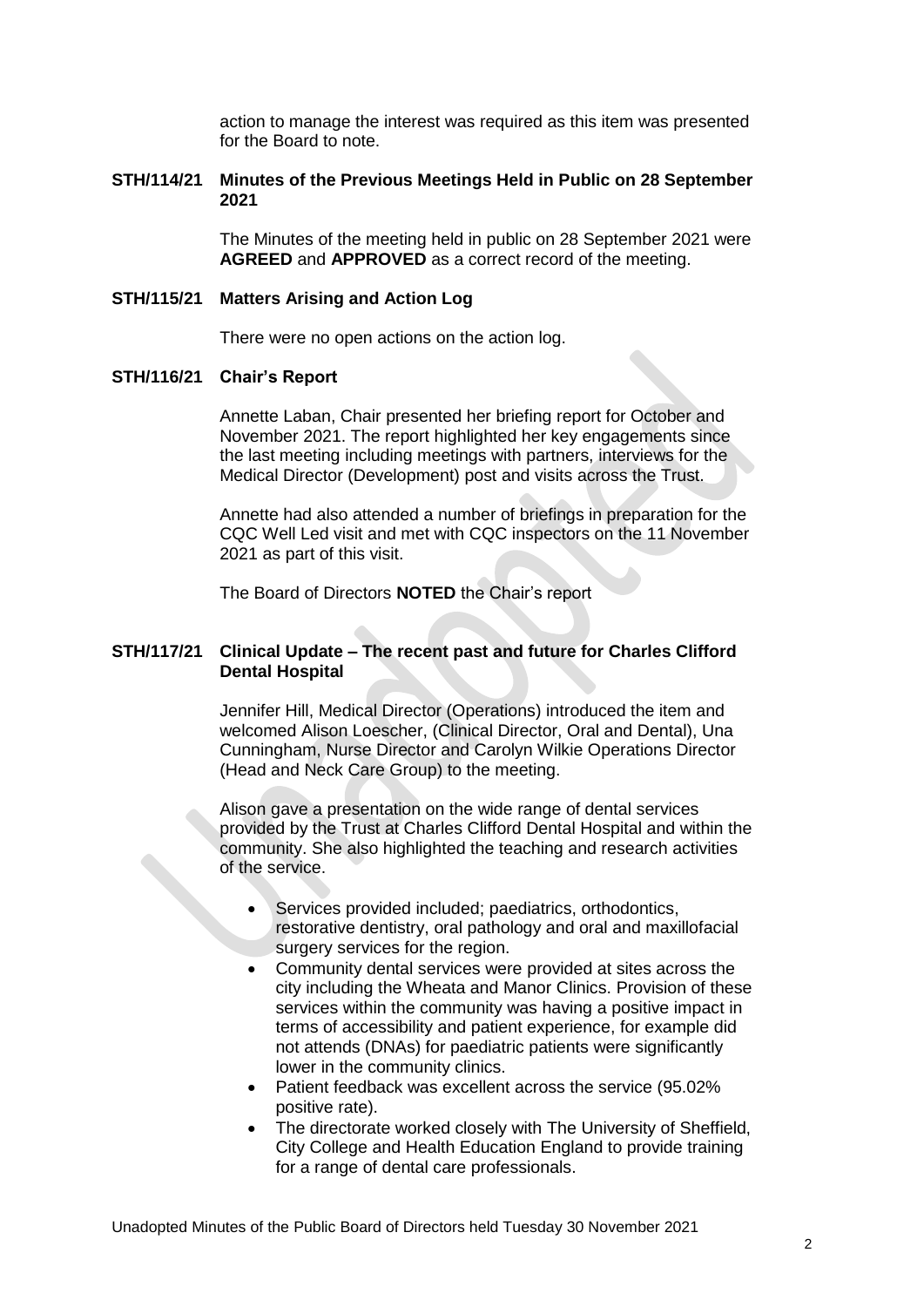The presentation also covered the impact of Covid-19 on the service. Key points to note in relation to this were:

- The impact of Covid-19 on the provision of dental care was significant. At the start of the pandemic all routine dental care had been paused to prevent the spread of the virus. Emergency care including the provision of oncology services had continued.
- During the early pandemic many staff in the directorate were redeployed to support other areas across the Trust.
- To facilitate the restart of services enhanced infection prevention and control measures and changes to ways of working had been introduced including:
	- o Air scrubbers to optimise ventilation.
	- $\circ$  Changes to existing practices including the use of alternative equipment to minimise aerosols generated during procedures.
	- o Personal Protective Equipment.
	- o Estates redesign to improve social distancing.

Finally Alison described the ongoing challenges for the directorate including the size of the Patient Treatment List (PTL), space, support for staff and funding.

In the discussion following the presentation a number of questions and comments were raised.

Annette Laban asked if the directorate had seen any increased complexity of cases as a result of the pause in routine care. Alison explained that to date the service had not seen an increase in complexity of cases but noted that referrals from dental practices had yet to return to pre pandemic levels.

There was a discussion promoted by Maggie Porteous about the insourcing pilot currently underway within the directorate with the aim of reducing the PTL, the Board asked to be kept informed of the outcomes of this pilot following the evaluation in the new year.

In response to Martin Temple, Alison reflected on innovations and ways of working implemented during the pandemic which would be retained. The use of new equipment which minimised aerosols and the shift to seeing patients within the community where possible were identified as initiatives which would continue. It was also noted that the estates work undertaken during the pandemic had permanently improved ventilation at Charles Clifford.

In response to a question raised by Shiella Wright, Alison confirmed that accessibility across the city had been a key consideration in selecting community dental sites.

Noting that the dental clinic at the Cathedral Archer Project had been suspended during the pandemic, Ros Roughton proposed that an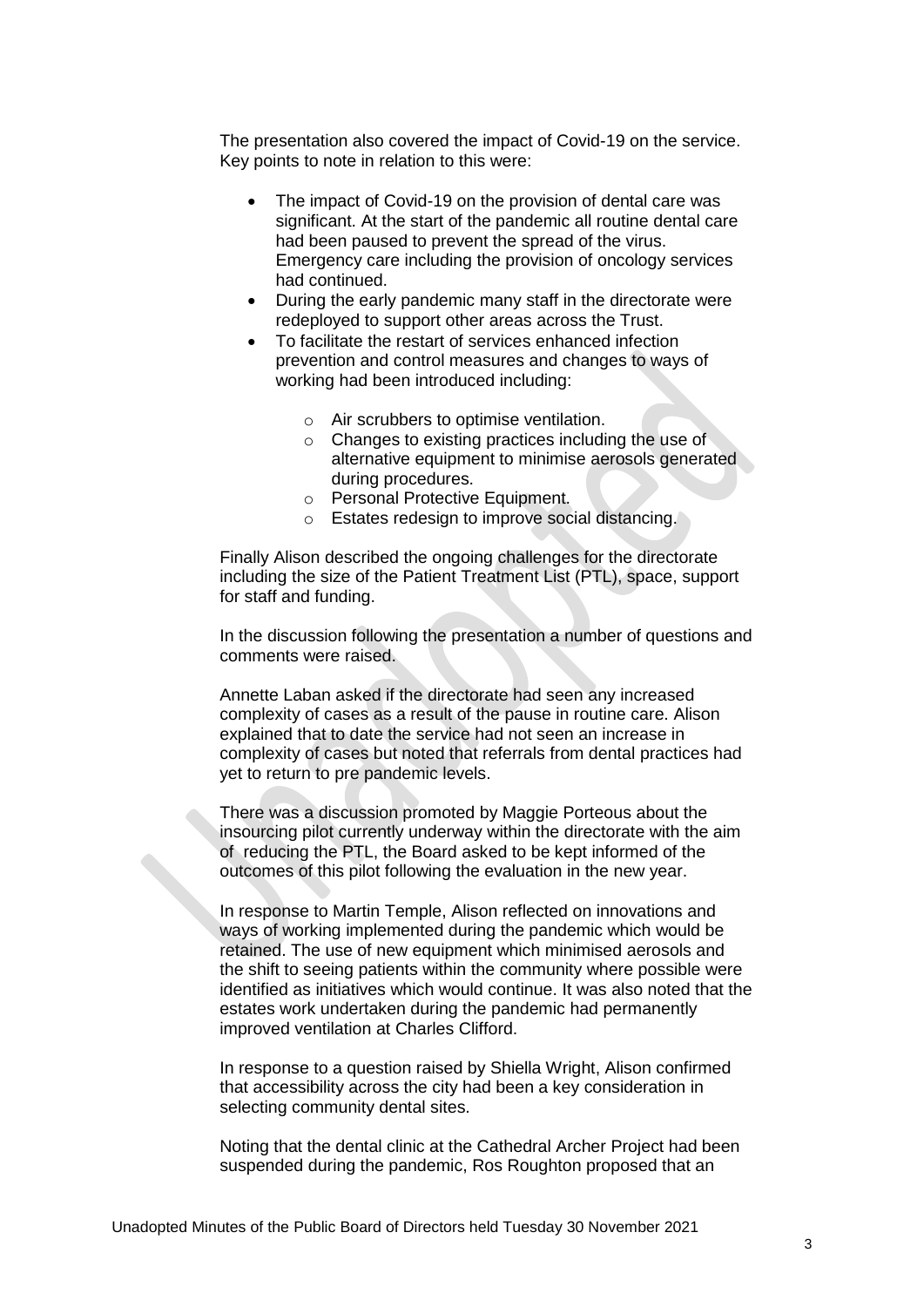assessment of the impact of this on the needs of the homeless population be undertaken to identify any adverse impact and actions required. Alison agreed to give this further consideration.

Ros Roughton noted that provision of paediatric dental care provided a good health promotion opportunity to engage with families and children in the city and asked if this was being considered by the team. Alison confirmed that there was good interest in the prevention agenda within the directorate and would give further consideration to this as a project.

The Board of Directors **NOTED** the update in respect of Dental Services at the Trust and thanked Alison and team for their presentation.

# **STH/118/21 Chief Executive's Matters**

Kirsten Major, Chief Executive highlighted the following matters from the Chief Executive's Report:

# **STH/118/21 a) Covid-19 Gold Commander Update**

Kirsten Major provided an update on the current position in relation to Covid-19. This included an update on the Trust's current number of Covid-19 inpatients; including those in critical care; those who sadly died from Covid-19 and total number of admissions. The number of Covid-19 positive inpatients at the Trust had declined during the last week. Regionally and nationally rates of community infections had also decreased since the last meeting.

Kirsten's update also covered the following matters:

- A number of cases of the new Omicron Covid-19 variant had been identified in the UK and in Europe; cases were mainly associated with South African travel, however some cases appeared to be associated with community transmission.
- This new variant had been identified as a concern and as a result restrictions on international travel, testing, isolation and mask wearing had been reintroduced nationally which would impact on the Trust.
- Work was underway to produce a briefing for staff to describe these restrictions and outline the Trust's approach to the application of travel, testing and isolation requirements.
- There would be no change to the Trust's policy on mask wearing for visitors. The Trust had continued to require masks to be worn across all premises.
- Staff absence remained high overall compared to previous years. A significant proportion of staff absence was non-Covid related.
- Based on the latest JCVI guidance the offer of a booster would soon be extended to everyone over 18 and the gap between 2<sup>nd</sup> dose and booster reduced from six to three months. Guidance on the sequence of cohorts and timeline for the next phase of booster invitations was awaited.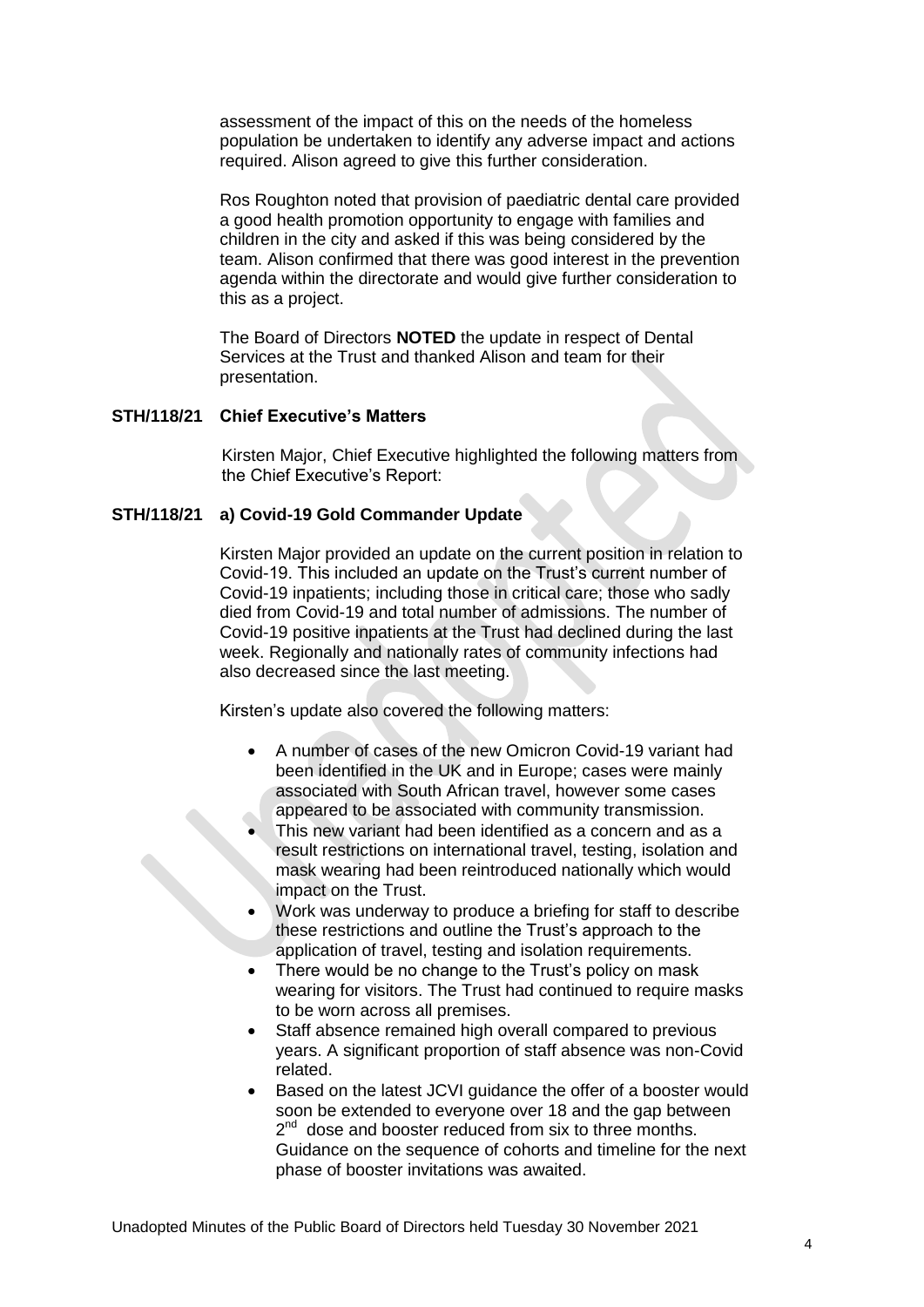Mandatory vaccination for frontline NHS staff had been announced. The deadline for frontline staff to receive two doses was 1 April 2022 which would require staff to have received their first dose by 3 February 2022. The Trust was awaiting further guidance regarding implementation and consequences of non-compliance.

Maggie Porteous asked about capacity within South Yorkshire and Bassetlaw to deliver the accelerated booster vaccination programme. Kirsten highlighted that phasing of the delivery would be key. In terms of capacity Paul Buckley, Interim Director of Strategy and Planning confirmed that initial modelling had been undertaken and indicated that capacity would need to be provided at a similar level to early in the pandemic. NHS England had confirmed that supply of vaccinations would be in excess of capacity and would not be a constraint.

There was a discussion prompted by Martin Temple around potential exemptions to the mandatory vaccination requirement and the contractual position for non-compliant staff. Kirsten confirmed that mandatory vaccination would be a legal requirement and noted that detailed national guidance on exemptions and the definition of a 'frontline' member of staff had not yet been provided. The Trust would be in a better position to make an assessment of the likely impact once further guidance was received. The Board also noted that the timescales for implementation of this would be extremely challenging for the Trust.

Toni Schwarz asked if data was available to identify the proportion of staff currently absent due to Covid-19 who were unvaccinated. Kirsten agreed to consider this.

The Board of Directors **NOTED** the update in relation to Covid-19.

# **STH/118/21 b) Integrated Performance Report**

The Integrated Performance Report (IPR) for August and September 2021 was presented.

Michael Harper, Chief Operating Officer summarised the main changes made to the structure of the IPR report following the move to bi-monthly Board meetings held in public. These changes were as follows:

- The Trust Performance overview would be provided for two months at a time.
- Exception reports would be provided for any indicator receiving a red rating in either month.
- Where possible exception reports were provided on statistical process control (SPC) charts, with icons used to indicate where variation was identified as a cause for concern.

The following matters from the IPR were highlighted:

#### **Deep Dive – Cancer Waiting Times**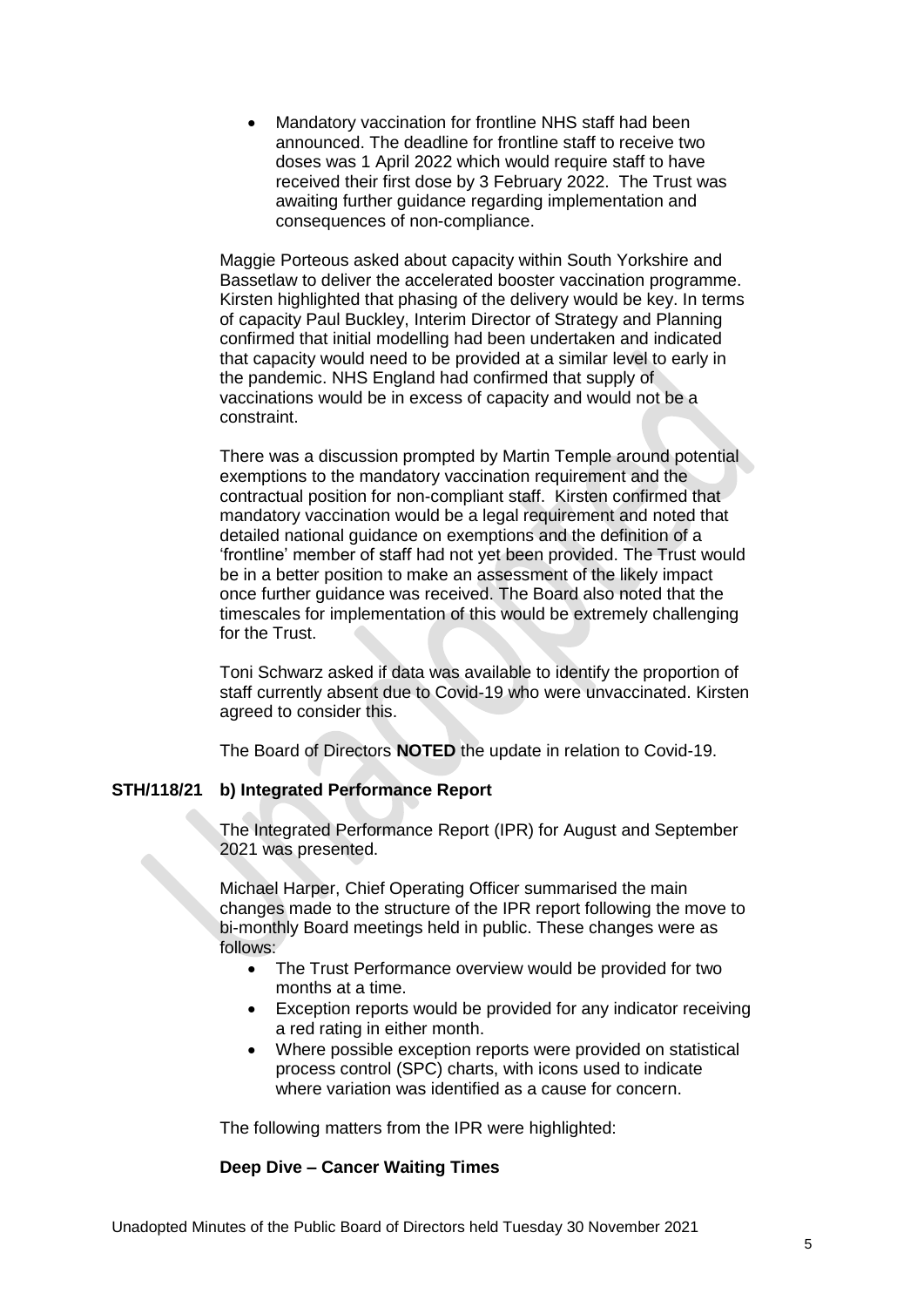Michael Harper presented the deep dive on cancer waiting times over the 12 months to the end of September 2021.

Points to note were:

- The approach to managing cancer waits through this period was based on prioritisation of patients based on clinical need.
- The Trust continued to implement the caseload management approach to monitor and clinically review all patients on the Cancer Patient Treatment List (PTL) including long wait reviews. Where appropriate reviews were undertaken remotely and non- face to face.
- The Trust continued to experience challenges driven by the on-going requirements of social distancing measures, demand on critical care beds, delayed transfers of care and some staffing issues.
- Cancer recovery plans were in place to recover the position and key actions taken were summarised within the report

Following presentation of the deep dive there was a discussion around taking a similar approach to the management of the cancer PTL as was taken for 18 week referral to treatment and early identification of issues in cancer pathways. Michael confirmed that part of the work being undertaken by the external support engaged by the Trust was to review the data to identify opportunities for improvement in cancer pathways.

The Board of Directors **NOTED** the deep dive into cancer waiting times. Regular updates in respect of cancer waiting times and the cancer recovery plan would be provided to the Finance and Performance Committee.

# **Deliver the Best Clinical Outcomes**

Jennifer Hill, Medical Director (Operations) highlighted the following points:

- The Hospital Standardised Mortality Ratio (HSMR) data had moved to 'within the expected range'.
- In September 2021 all serious incidents were approved within timescales and there were no new never events reported.
- Average Length of Stay for non-elective patient spells was above the benchmark. Actions to improve this performance were described as outlined within the IPR.

Referring to the quarter two infection prevention and control metrics, Chris Morley, Chief Nurse highlighted that the number of cases of C.difficile was above threshold for the second quarter in 2021/22, which was a stable position when compared with the same period last year.

In terms of the maternity indicators Chris highlighted that the percentage of patients experiencing a massive obstetric haemorrhage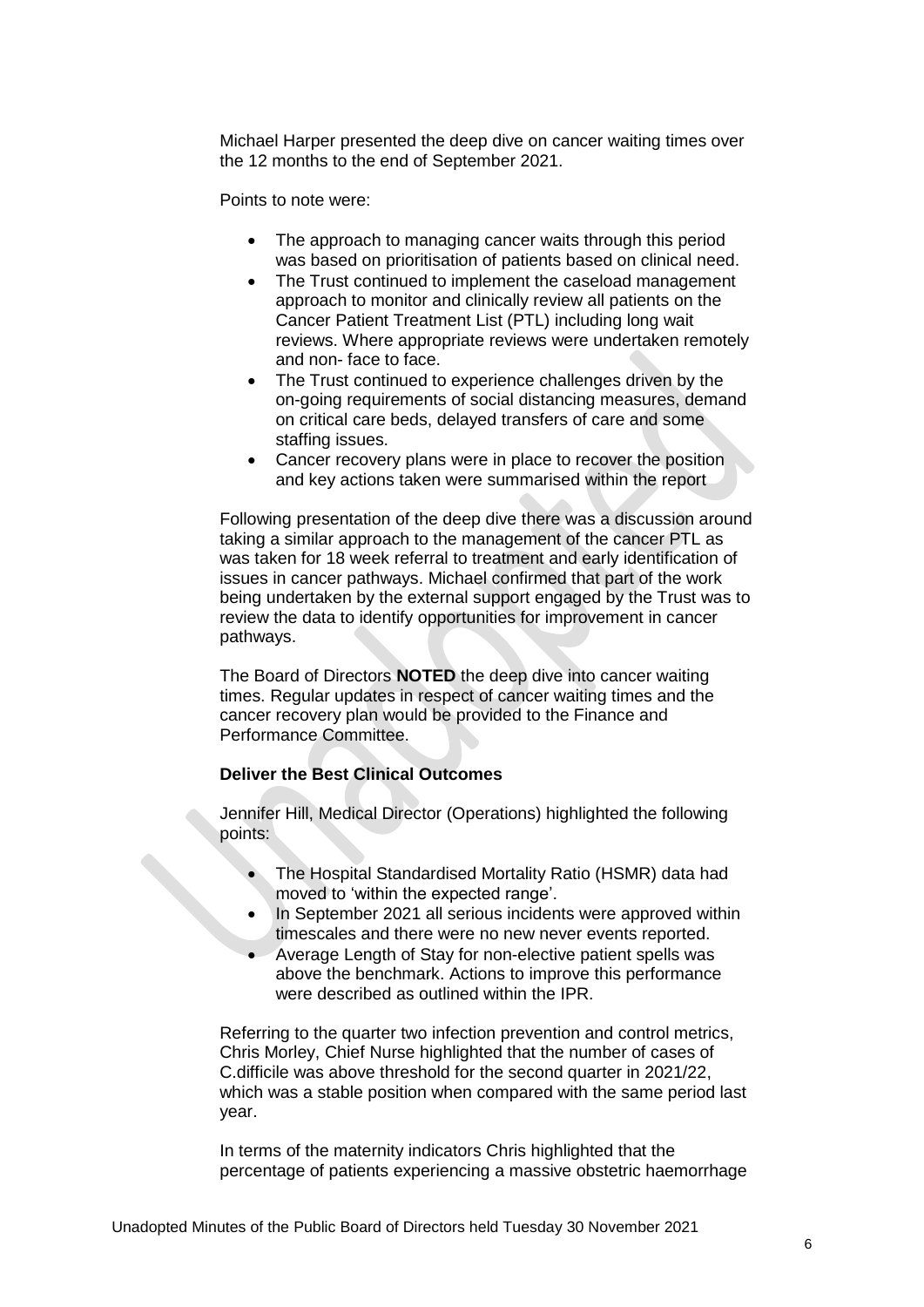was higher than the target.

# **Providing Patient Centred Services**

Chris Morley highlighted that the

 Friends and Family Test (FFT) scores for inpatients, A&E and maternity services were below target.

There was a discussion promoted by Annette Laban around how reliable FFT scores were as a metric given that response levels were low. The Board noted that low response levels made it difficult to reliably benchmark the Trust's performance against others. Chris also highlighted that there was currently a lack of comments to accompany scores submitted. Chris noted however that the Patient Experience Committee continued to review the FFT feedback methodology and results from a local survey conducted in September to identify opportunities in specific services and for different patient groups.

Chris said that how the Trust captures, and reports patient experience would be considered when the Quality Strategy was developed over the coming months as a supporting strategy to the overarching Trust Strategy.

Michael Harper, Chief Operating Officer highlighted the following points in relation to planned care:

- The total number of patients on the Patient Tracking List (PTL) increased in September 2021. Trust wide validation of the PTL was underway.
- The percentage of patients on an incomplete pathway waiting less than 18 weeks declined in September to 74.30%. The Trust continued to perform well compared to the national position.
- There were 818 patients waiting over 52 weeks on an incomplete pathway during September 2021. The largest proportion of these waits were in the Musculoskeletal (MSK) Care Group. The Trust continued to apply the caseload management approach and was working with partners across the North East and Yorkshire to consider mutual aid options, but complex orthopaedic procedures posed a challenge for many tertiary centres.

Key metrics highlighted in relation to A&E performance in September 2021 were as follows:

- 78.02% attending A&E were seen within four hours. National performance in September was 66.79%.
- There were five 12 hour trolley waits. Four of these patients were awaiting admission to a mental health unit elsewhere in the UK. The fifth patient was awaiting Yorkshire Ambulance Service transfer to the Royal Hallamshire Hospital.
- 43.05% of ambulance handovers occurred within 15 minutes,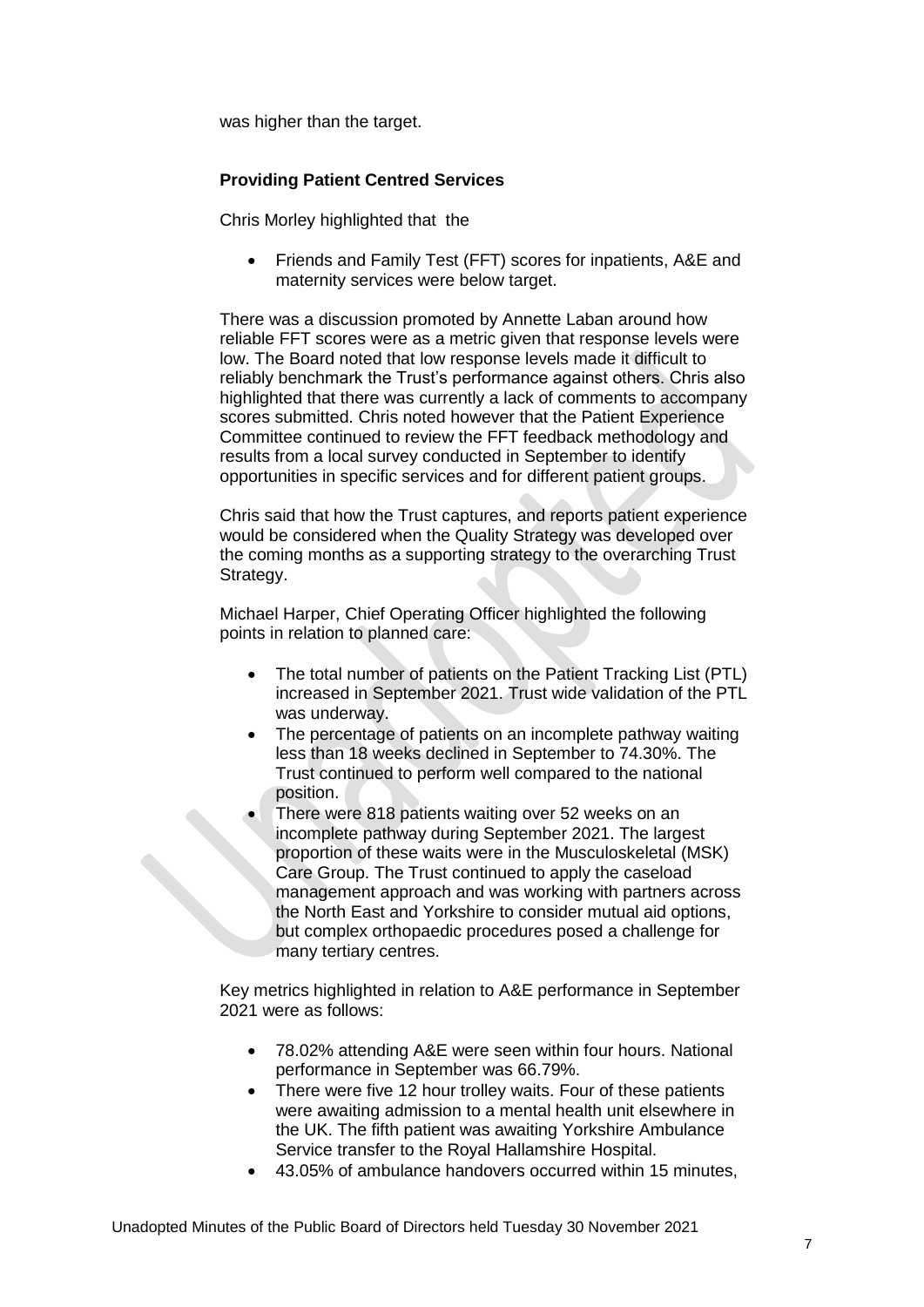compared to 41.64% in August. 14.87% of ambulance handovers took more than 30 minutes, compared to 21.70% in August.

Michael informed the Board that all acute trusts had received a letter from NHSEI regarding the management of ambulance handover delays. This letter asked trusts to and their systems to agree actions to immediately stop all delays and to report these actions in all Board meetings.

Michael summarised the actions which underway within Sheffield which included:

- The provision of 100 additional beds in care homes across the city to facilitate the discharge of patients with 'no reason to reside'.
- Considering options to expand A&E including use of space in the fracture clinic.
- Review of the Escalation Policy.
- Maximising Same Day Emergency Care (SDEC) and the Walk in Centre.

The letter received from NHSEI would be shared with Board members for information and a paper outlining all of the planned actions would be presented to TEG in two weeks' time ahead of submission to the Finance and Performance Committee.

In response to a question from Tony Buckham, Michael confirmed that the Trust was working with the Yorkshire Ambulance Service around further utilisation of both the Minor Injuries Unit and the Walk in Centre if appropriate.

Ros Roughton asked about progress in relation to reducing the numbers of patient with 'no reason to reside'. Michael confirmed that in line with the agreed trajectory, almost 80 of the 100 additional beds in care homes were now online. He also highlighted that internal work to improve flow continued.

Ros noted the risk of deconditioning of patients waiting for discharge and asked about plans to mitigate this risk. Michael confirmed that additional therapy support on wards had been funded as part of the citywide Winter Plan.

In response to a question from Shiella Wright, Michael confirmed that some of the available winter funding in the City had been used to bolster voluntary sector support for families and carers. Michael also confirmed that winter funding had been used to provide additional capacity in community services to provide adequate step down care for patients leaving hospital.

Annette Laban confirmed that conversations continued at Chair and Chief Executive level across the city around the pathways for patients presenting with a mental health condition at A&E.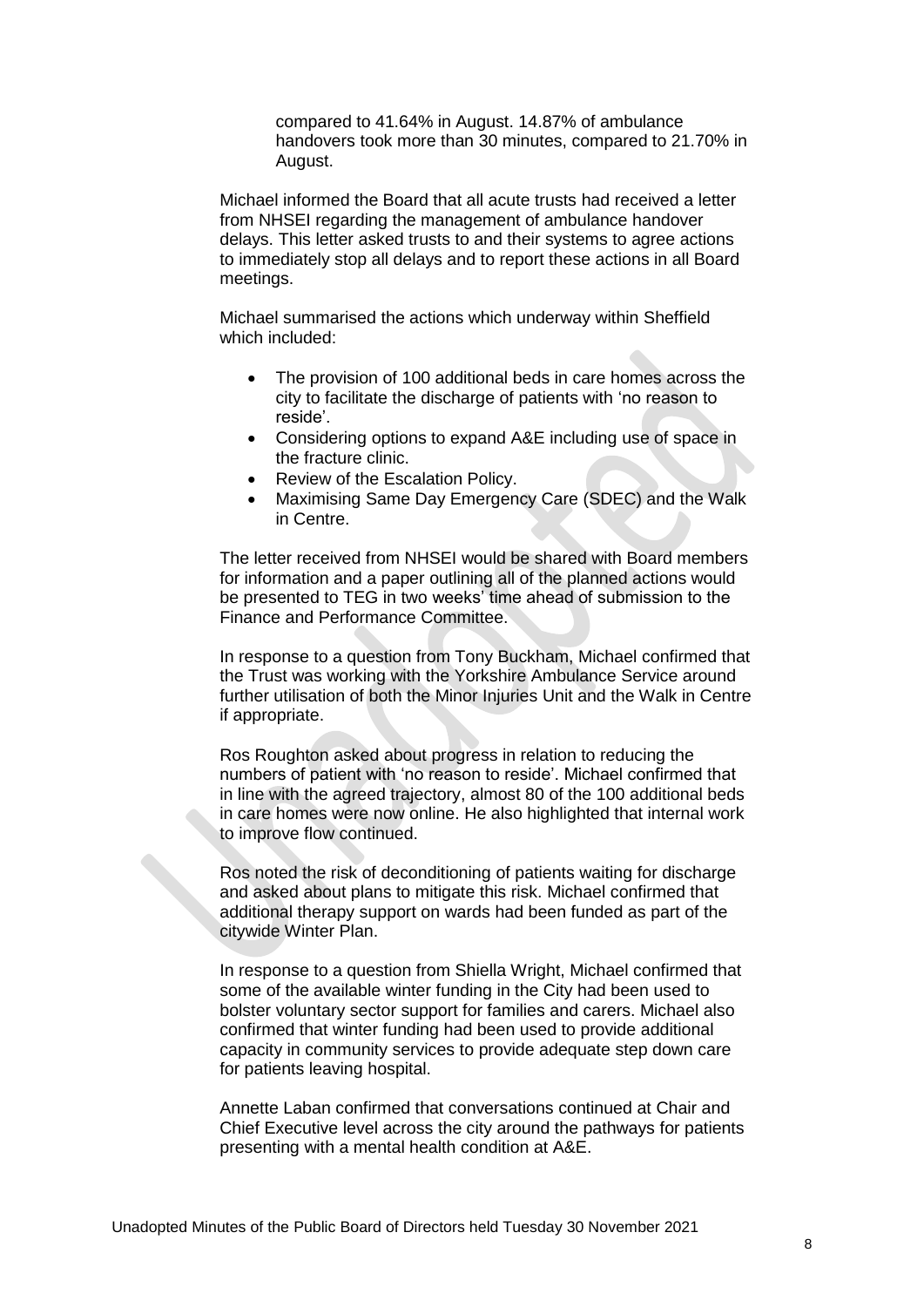# **Employ caring and cared for staff**

Mark Gwilliam highlighted performance for the following metrics in September 2021:

- The appraisal rate was 84% against the Trust target of 90%.
- The compliance level for mandatory training was 90% against the Trust target of 90%.
- The annual turnover rate was 8.35% and the retention rate remained high at 92%

# **Spend Public Money Wisely**

Neil Priestley, Chief Finance Officer highlighted the following points from the IPR:

- The position at Month 6 was a favourable £7.57 million (1.2%) surplus against plan. This was the result of an overall reduction in directorate deficits in month driven by activity levels below the baseline funded level and a number of non-recurrent gains.
- As expected no Elective Recovery Funding (ERF) was earned in Month 06. £11.7million ERF earned during the first quarter of 2021/22 was not reflected in the reported position.
- Funding arrangements and planning guidance for the second half of 2021/22 (H2) had been published and the Trust had submitted its H2 financial plan to the ICS.
- £14.2 million of Covid-19 funding underspend had been offered to the ICS for redistribution across the system.
- Further ERF was available for the second half of the year.
- Planning guidance for 2022/23 was expected in December 2021.

# **Deliver Excellent Research, Education and Innovation**

David Hughes, Medical Director (Development) highlighted the following points:

- The Trust had performed well in terms of set up and recruitment to Covid-19 trials, benchmarked against national performance.
- Work had started to consider research, education and innovation metrics to report to the Board in 2022/23.

#### **STH/118/21 c) Maternity Dashboard**

A rolling three month overview of Maternity Services' performance was provided at Appendix A of the Chief Executive's report. This report had been considered by the Healthcare Governance Committee on 15 November 2021.

#### **STH/118/21 d) Mandatory Vaccine**

An update on the recently announced regulations regarding mandatory vaccination had been covered under item (STH/118/21).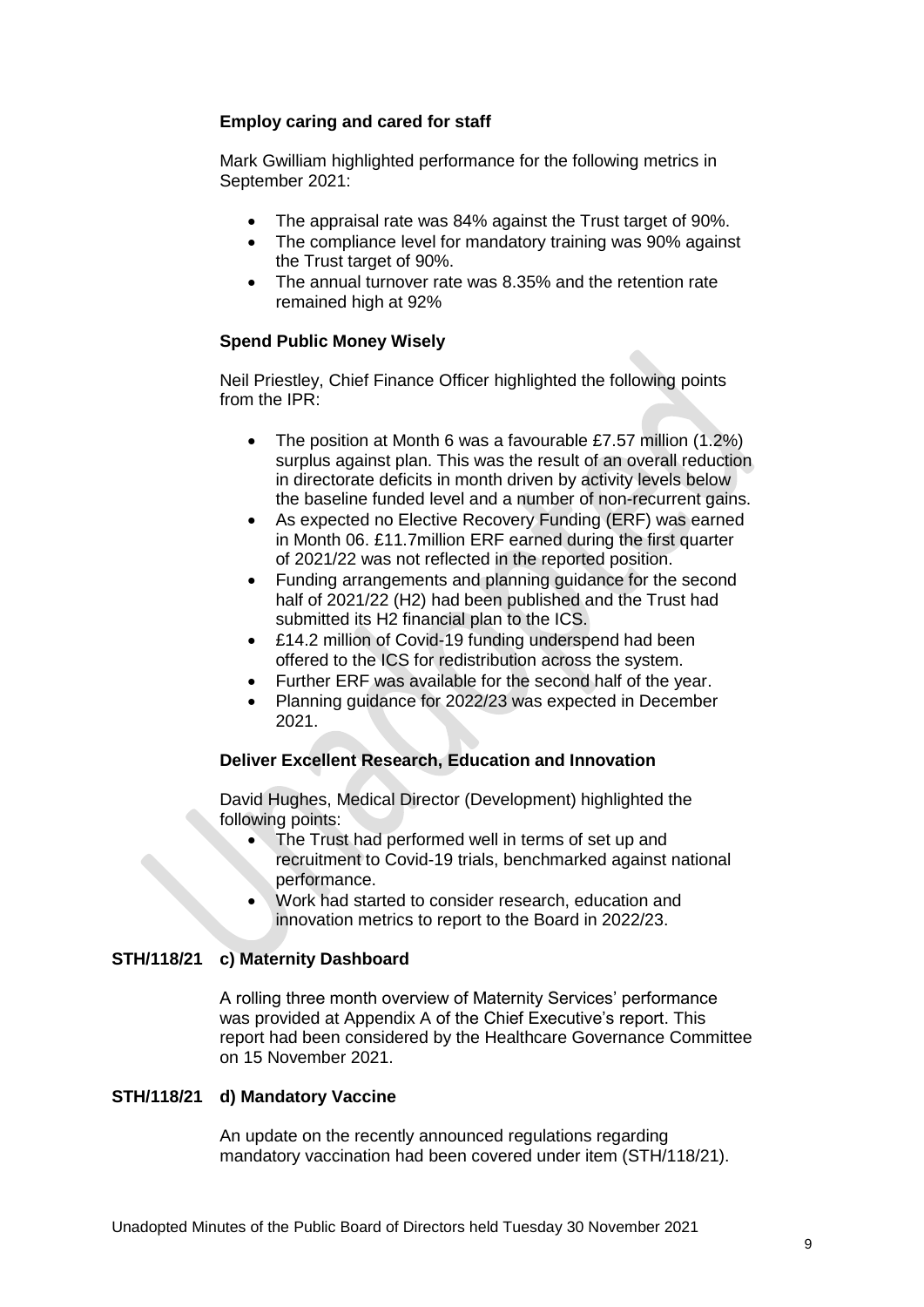#### **STH/118/21 e) Change to UK Threat Level**

From 15 November 2021 the UK Threat Level increased from Substantial (an attack is likely) to Severe (an attack is highly likely) as a result of the incident at Liverpool Women's Hospital on 14 November 2021.

This incident and change in threat level had prompted the Trust to review and update its Lockdown Plan. Plans were being made to test the Lockdown Plan and to develop it further based on any lessons learned from the exercise.

# **STH/118/21 f) Trust Board Assurance – Mortuary or Body Store**

The Board of Directors **NOTED** that on the 15 November 2021 the Healthcare Governance Committee had reviewed and confirmed on behalf of the Board that they were satisfied with the arrangements the Trust had in place regarding its mortuaries and body stores and that the Trust was compliant with existing guidance.

The report detailed that this was in response to a request made by NHSEI to all relevant organisations, in line with the request, a response had been submitted by the Trust showing full compliance with the existing guidance.

# **STH/118/21 g) Infection Prevention and Control (IPC) Board Assurance Framework**

The Infection Prevention and Control (IPC) Covid-19 Board Assurance Framework, was presented to the Healthcare Governance Committee Meeting on Monday 18 October 2021 and was provided at Appendix C of the report.

#### **STH/118/21 h) Safeguarding Annual Report 2020/21**

The Safeguarding Annual Report, attached at Appendix D was presented to the Healthcare Governance Committee in October 2021.

#### **STH/118/21 i) NHS System Oversight Framework**

The Board **NOTED** that following consideration by the NHSEI North East and Yorkshire regional support group, it had been confirmed that the Trust would be placed in segment two in accordance with the requirements for the System Oversight Framework (SOF) for 2021/22. Comparisons to other regional provider organisations and Shelford trusts were provided within the report.

#### **STH/118/21 j) Royal Hallamshire Hospital B Road Remediation and Refurbishment Work**

A Business Case for the remediation and refurbishment of the B Road at the Royal Hallamshire Hospital was approved by the Finance and Performance Committee in November 2021 on behalf of the Board of Directors.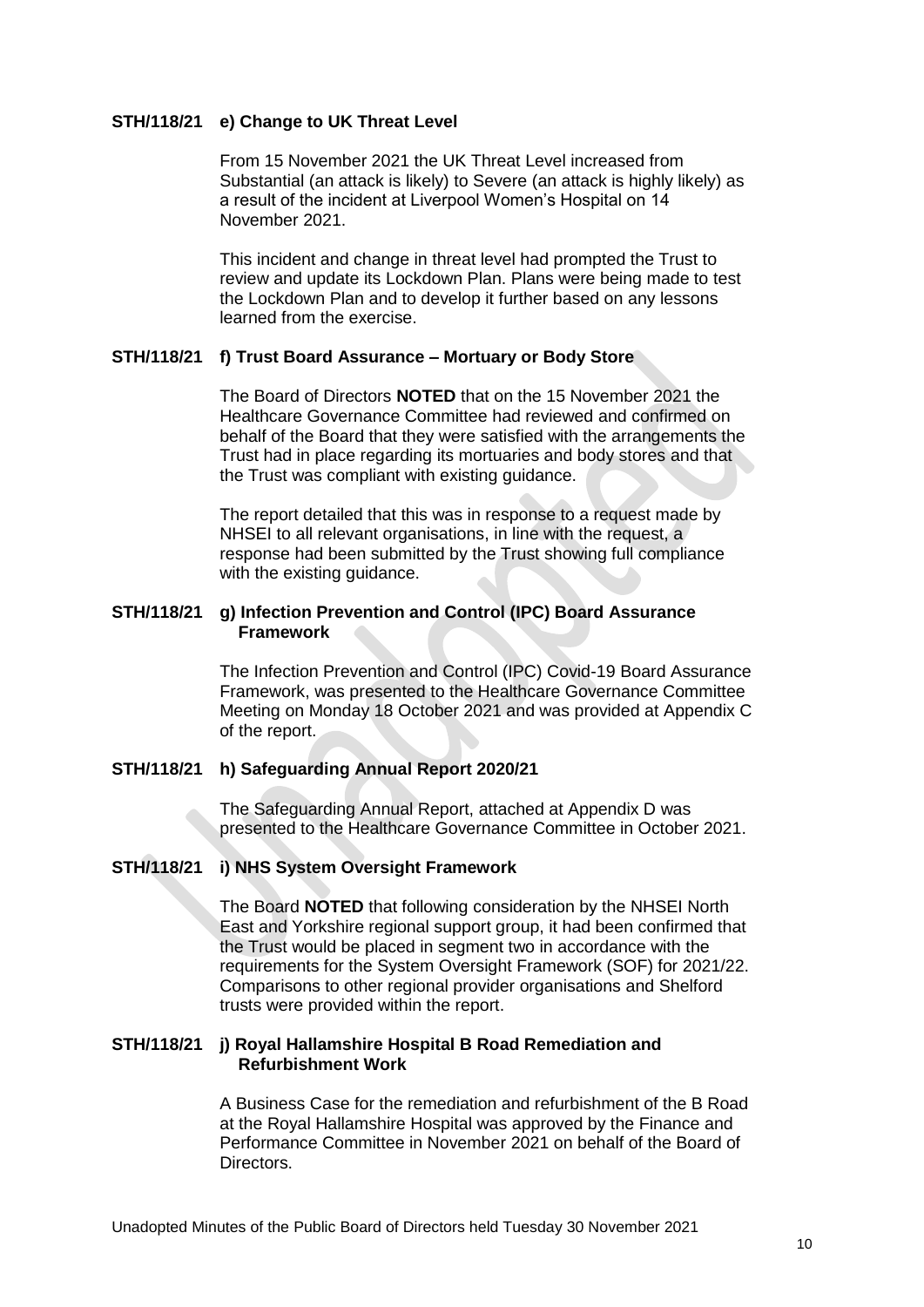Work was scheduled to commence in January 2022 and would take approximately 17 weeks. During the works, B Road at RHH would need to be closed. Plans to assess the likely impact and actions to mitigate issues were being considered.

#### **STH/118/21 k) 2021/ 22 H2 Planning Update**

The 2021/22 Priorities and Operational Capital Planning Guidance the second half of 2021/22 (H2) had been issued on 30 September 2021. A detailed summary of priorities, funding arrangements and the Trust's plans as submitted to the ICS was provided within the Chief Executive's Report.

#### **STH/118/21 h) The Shelford Group Strategy 2021 – 2025**

The Shelford Group Strategy 2021-2025 had been launched. A link to this document was available within the Chief Executive's Report.

#### **STH/118/21 i) People Updates**

Updates on recent appointments, retirements and recruitment processes were outlined within the Chief Executive's Report and included:

- The appointment of Dr David Black as Medical Director (Development). David would take up take up post from 1 February 2022.
- Commencement of the recruitment process for the post of Director of Strategy and Planning would begin in December 2021, concluding with interviews in February 2022.

#### **STH/118/21 j) Communications and Awards Update**

A summary of recent awards received by staff at the Trust was provided within the Chief Executive's Report.

# **STH/118/21 k) Sheffield Health and Care Partnership Agreement**

The Sheffield Health and Care Partnership (SHCP) Agreement was attached to the Chief Executive's Report at Appendix F. The agreement had been considered by the Trust Executive Group and the SHCP Board in November 2021 and was presented to the Board of Directors for approval.

As recommended the Board of Directors **APPROVED** the Sheffield Health and Care Partnership Agreement.

#### **STH/118/21 l) South Yorkshire and Bassetlaw Integrated Care System (SY&B ICS)**

Reports from the Chief Executive of SY&B ICS for September and October 2021 were provided at Appendix G and H.

# **STH/118/21 m) Sheffield Health and Care Partnership**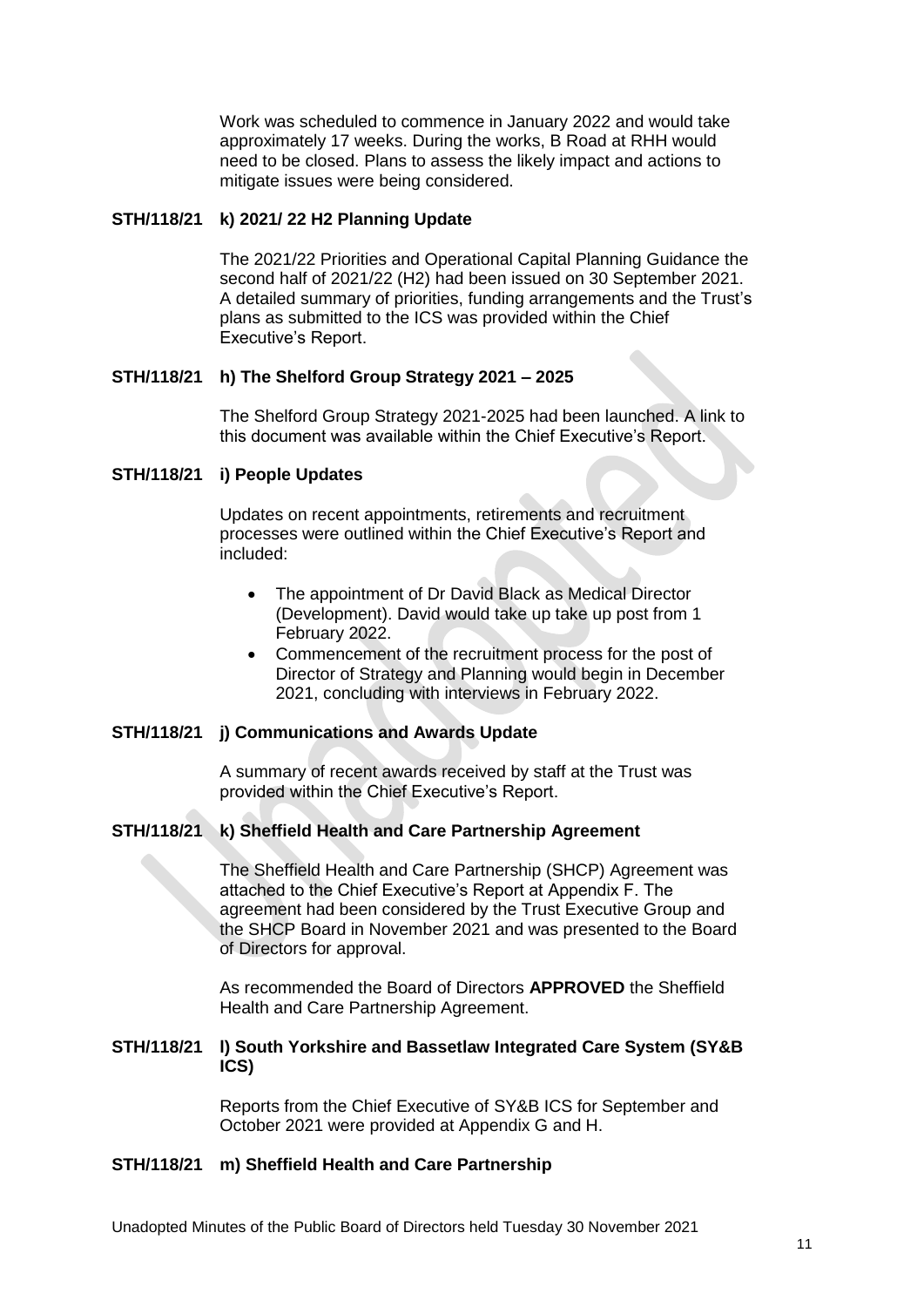An overview of the programme activities for the Sheffield Health and Care Partnership was provided by the Programme Director and was included at Appendix I.

#### **STH/119/21 CQC Inspection Update (October / November 2021)**

Jennifer Hill presented Attachment D, a summary update on the CQC Inspections that had taken place during October and November 2021

Jennifer confirmed that the Trust expected to receive the draft report from the CQC in around six to eight weeks' time. The Board of Directors **NOTED** the update and that further updates would be provided to the Board of Directors when the outcome of the visit was known.

Annette Laban thanked all those across the organisation who had been involved in the visits and response to the inspection.

## **STH/120/21 Trust's New Corporate Strategy, Making a Difference-The Next Chapter (2022-27)**

Paul Buckley presented Attachment E, the final version of the Trust's new corporate strategy *Making a Difference - The Next Chapter (2022-27)* for approval following review of the draft by TEG and the Board of Directors. Paul also presented an updated set of Corporate Objectives to cover the remainder of 2021/22 for approval.

Paul noted that the new strategy included an additional strategic aim; to create a sustainable organisation and highlighted that a sustainability plan was under development and would be presented to the Board of Directors for consideration in December 2021 and final approval in January 2021. He noted that other supporting strategies would also be developed in coming months.

There was a discussion prompted by a question from Ros Roughton around if the Trust had considered strategic objectives around its partnerships to monitor if the Trust was maximising its partnerships across Sheffield and SYB. The Board noted that the various partnerships the Trust was involved in were at critical points in their development and agreed to consider this further over the next few months and potentially including a corporate objective for 2022/23 around partnerships.

In response to a comment from Tony Buckham, Paul agreed to add some additional narrative to the final version of the strategy to give more prominence to the importance of the Trust's wider digital strategy in addition to the Electronic Patient Record procurement.

Subject to this addition the Board of Directors **APPROVED** the new corporate strategy and the corporate objectives for the remainder of 2021/22.

#### **STH/121/21 Research and Development Update**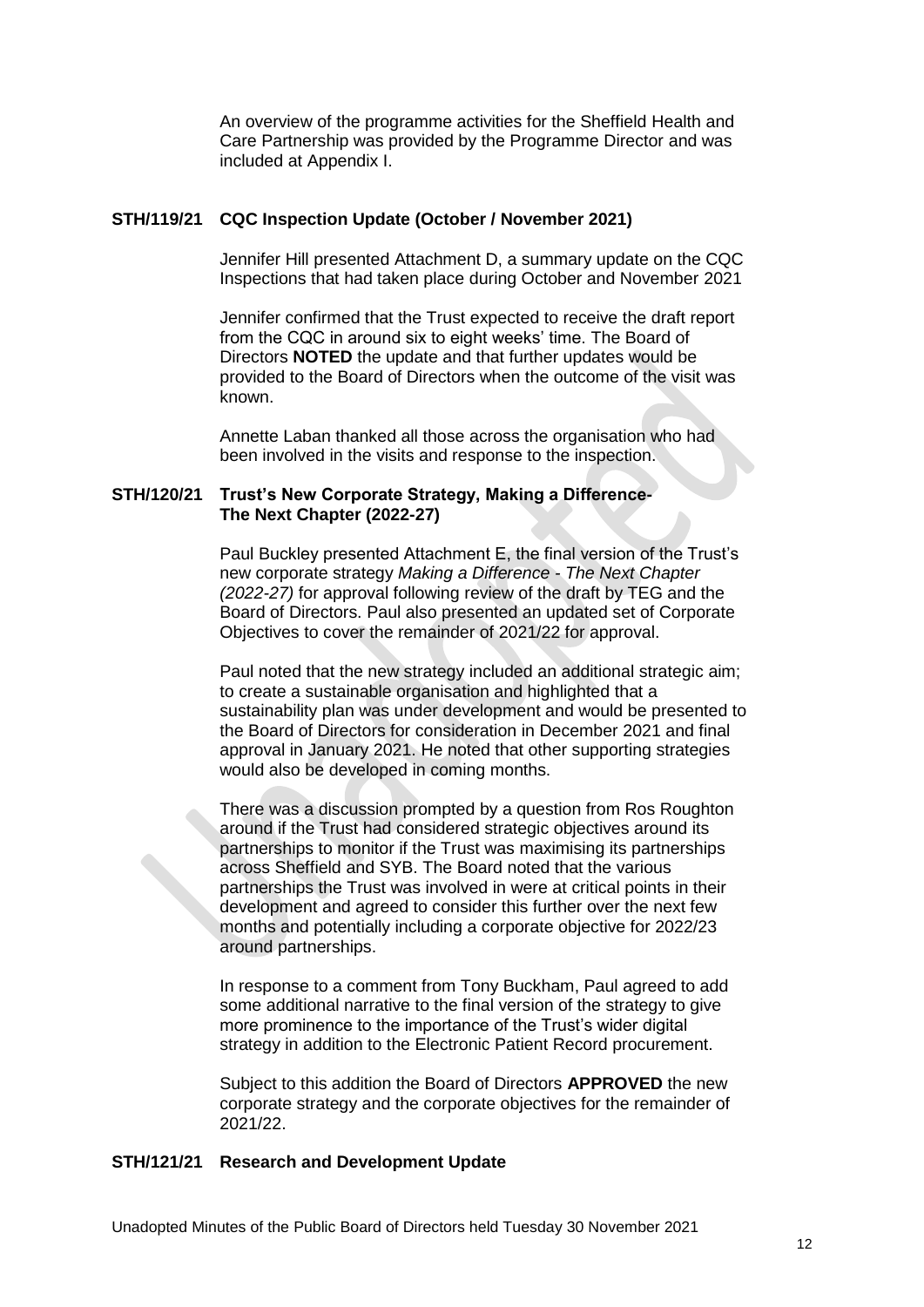David Hughes gave a presentation to provide an update on Covid-19 and non-Covid research activities at the Trust, the National Institute for Health Research (NIHR) research infrastructure and major applications for funding including Clinical Research Facility (CRF) and Biomedical Research Centre (BRC) re-applications.

In the discussion which followed the presentation the following questions and comments were raised:

In response to a comment from Sandi Carman, David agreed to consider the inclusion of a metric around the numbers of publications in future updates to the Board.

Noting the success of the Devices for Dignity (D4D) programme it was also agreed to schedule an update in relation to this onto the Clinical Update programme.

The Board also discussed allocations in respect of bids made to the NIHR and the extent to which 'levelling up' was a consideration, it was noted that applications were reviewed on merit with value for money being a key criteria as well as track record including credible partnership working. In terms of lobbying around 'levelling up' Kirsten highlighted that the Trust's joint submission with the two universities to the Comprehensive Spending Review had focussed on this agenda.

The Board of Directors **NOTED** the research and development update.

#### **STH/122/21 Sheffield Hallam University Update**

Toni Schwarz, Non-Executive Director and Dean of Sheffield Hallam University gave a presentation which provided an update on teaching and research activities at the university and key challenges.

Key points to note were:

- The university had welcomed a large cohort of new students in September 2021 and was currently working in a hybrid model delivering teaching both remotely and in person.
- Recruitment was strong across all health programmes.
- Placement capacity remained they key constraint. There was a significant shortfall of adult nursing placements. The university was working closely with trusts and Health Education England to develop placements.
- The university would also be considering the implications of mandatory vaccination on its students and placements.
- The university's involvement in research including the Active Together Programme was noted and would also provide opportunities for student placements.

Chris Morley highlighted the impact of the lack of placement capacity for the Trust and noted that this was likely to result in a three month delay in a significant number of newly qualified nurses starting at the Trust as planned in September 2022. Chris Morley confirmed that internally the Trust was considering ways to increase available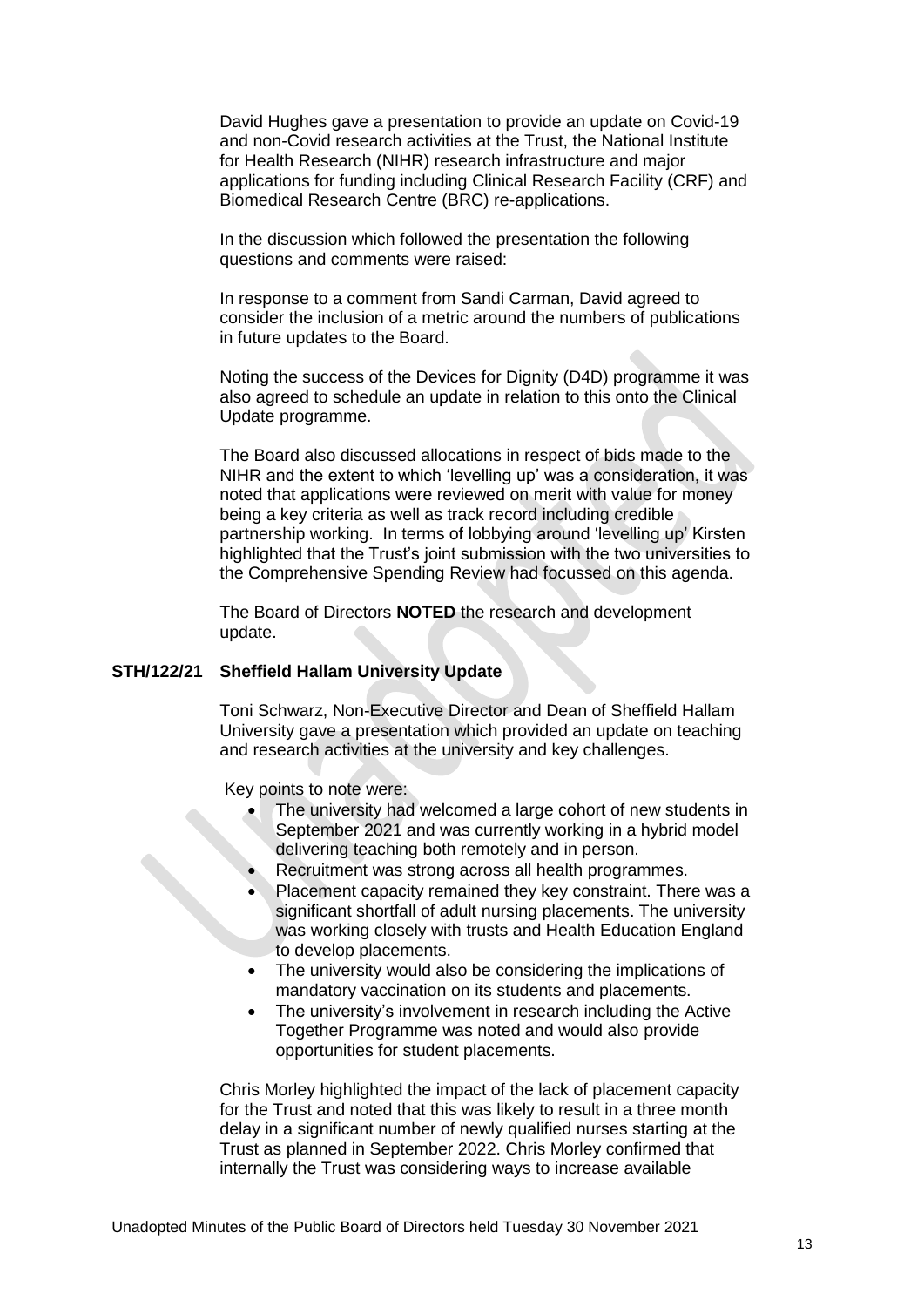placements and noted that a Trust Summit to consider this was held in for January 2021, which created some additional placement capacity. Work was also underway with partners across SYB to increase placement capacity.

In response to a question from Shiella Wright, Toni described the multiple access points to health courses and apprenticeships which would help to widen access to these courses for underrepresented groups.

The Board **NOTED** the Sheffield Hallam University update.

# **STH/123/21 Update on Five Year Capital Plan and Capital Programme**

Neil Priestley presented Attachment F, the quarter two update on the 2021/22 Capital Programme and five year Capital Plan.

Key points to note were:

- The 2021/22 capital programme currently showed an overcommitment against the 2021/22 operational capital allocation (OCA) however there were significant slippage risks which would need to be carefully managed to avoid an under commitment against the OCA and loss of investment opportunity.
- A request from SYB ICS had been made for a £4.2 million contribution from the Trust to fund the Doncaster and Bassetlaw Teaching Hospitals (DBH) "emergency" in relation to its Women's and Children's Unit.
- Approval of the Trust's bid £6.028million bid for funding from the Target Investment Fund had been confirmed, which would enable the contribution to the DBH emergency and facilitate further investments to enable recovery of elective services.
- The position for the following two / three years appeared to be very challenging and was based on the assumption that the OCA remained the same and current expectations of expenditure on the proposed new Electronic Patient Record (EPR). This would necessitate a combination of restricted new scheme approvals internally, reduced ring-fenced budgets and attraction of additional funding.
- Significant additional capital funding for the NHS over the next three years was announced in the Government's Budget on 27 October 2021, it would be important for the Trust to have a pipeline of potential capital schemes worked up to make the most these opportunities. It had not been confirmed how this additional funding would be allocated.
- Further major schemes related to the Weston Park Cancer Centre Upgrade, Maternity EPR and SYB Pathology Network would require specific funding solutions and external support. Elements of the Weston Park scheme were however included within current capital plans.
- ICS support and NHSE/I approval of the EPR Full Business Case would be required to secure national funding and may impact on the timescales for the procurement and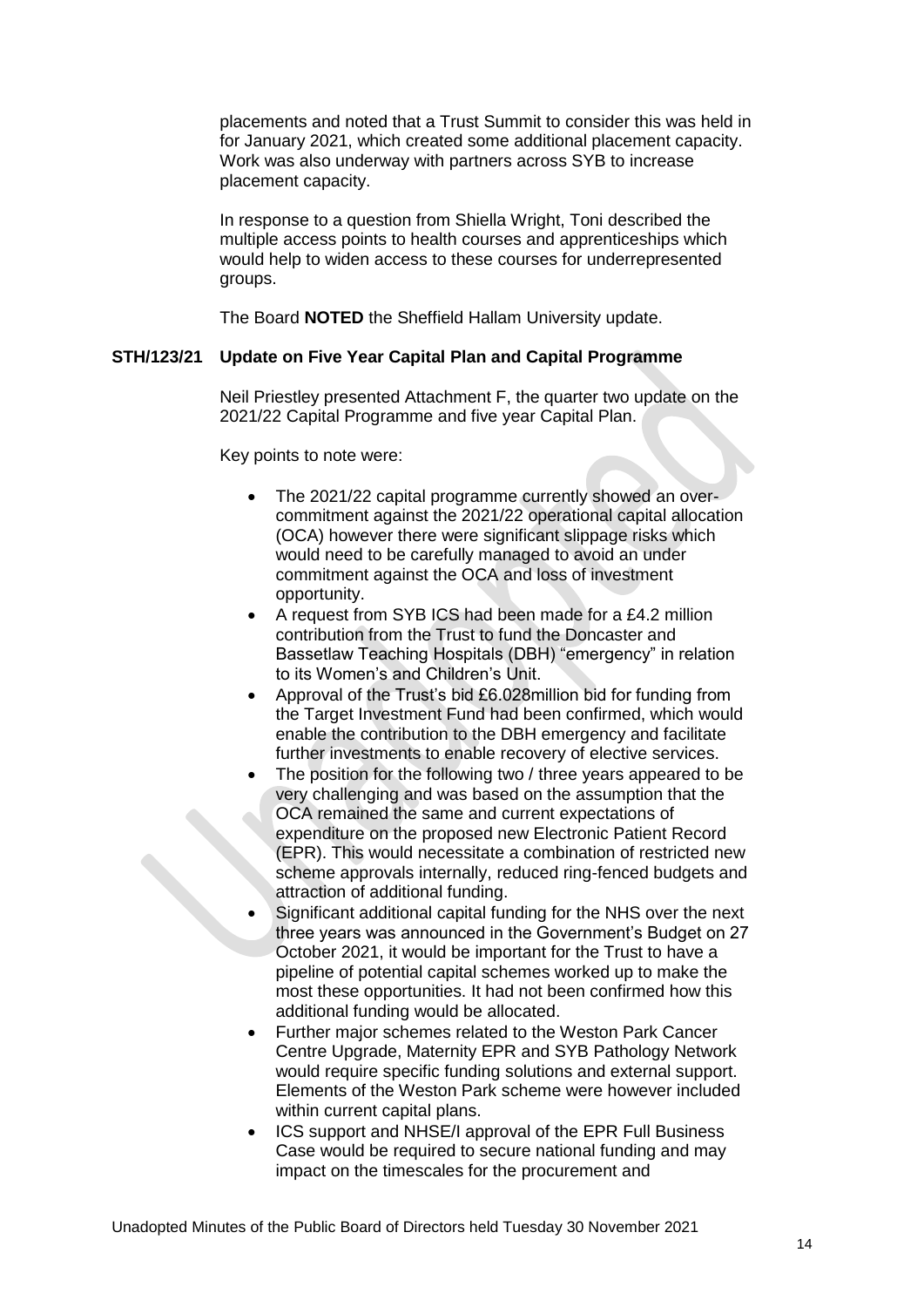implementation and may therefore also impact on the five year capital plan.

The Board of Directors:

- **APPROVED** the latest 2021/22 Capital Programme.
- **NOTED** the significant 2021/22 slippage risk and the consequences of under-delivering against the Operational Capital Allocation.
- **NOTED** the potentially significant over-commitment on the 2022/23 to 2024/25 position, which would need to be addressed via an appropriate combination of restrictions to new scheme approvals, ring-fenced budget cuts and additional funding.

# **STH/124/21 Learning from Deaths**

Jennifer Hill presented Attachment G, the Learning from Deaths quarter 4 reports for 2020/21.

Key points to note were:

- 35 of the 918 deaths during this period were subject to Structured Judgment Review (SJR) of the deaths subject to a SJR none had been identified as more likely than not due to a problem in care.
- One case from a previous quarter (March 2020) was judged during quarter 4 of 2020/21 to be more likely than not due to a problem in care.

Prompted by a question from Ros Roughton, Jennifer described the process for validation and reporting of SJR scores of one or two. Jennifer confirmed that if scores were confirmed as low following review an action plan would be developed by the relevant directorate. Jennifer Hill agreed to report these cases to the Healthcare Governance Committee to ensure oversight and to identify opportunities for wider learning.

The Board of Directors **NOTED** the Learning from Deaths report for quarter four of 2020/21.

# **STH/125/21 EPRR Core Standards**

Michael Harper presented Attachment H, the Trust's annual selfassessment against the NHS England Core Standards for Emergency Planning Resilience and Response (EPRR) for 2020/21.

Key points to note were:

- The outcome of the self-assessment was that the Trust was 'substantially compliant' with the EPRR Core Standards.
- An action plan to ensure compliance against the three standards assessed as partially compliant had been developed to ensure compliance within the next 12 months. This action plan was included within the report.
- Given the timing of the Board of Directors meeting held in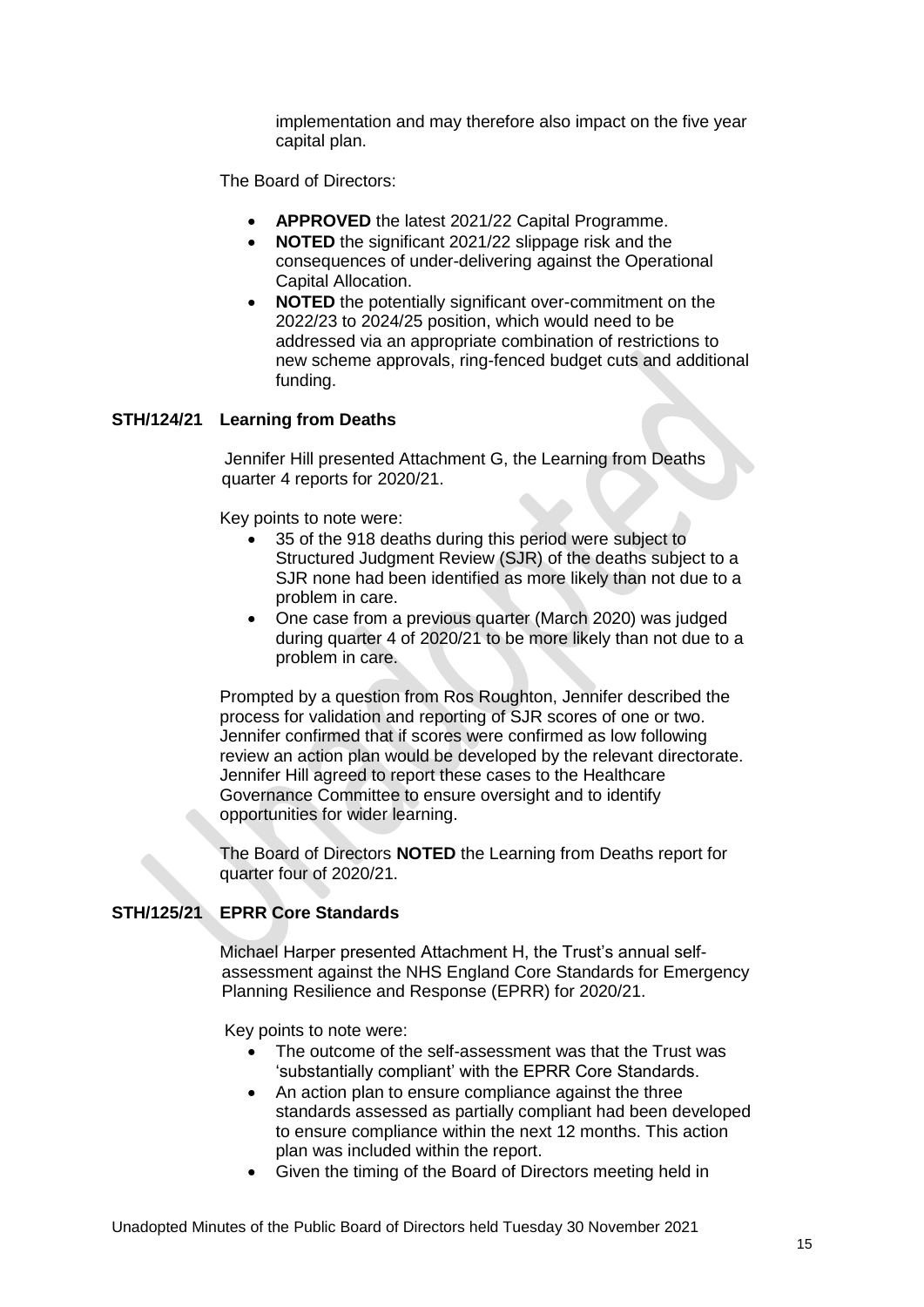public, it was agreed with NHS England that submission would be made ahead of the November Board meeting, following sign-off by TEG.

- The Trust's Statement of Compliance and action plan had been submitted to NHS England on the 29 October following approval by TEG.
- Benchmarking against other trusts indicated that the Trust's level of compliance was similar to other comparable trusts.

The Board of Directors:

- **AGREED** the recommendation, from the Trust's Accountable Emergency Officer following self-assessment, of Substantial Compliance of the 2020/21 Core EPRR standards, and;
- **RATIFIED** the Statement of Compliance and action plan which was submitted to NHS England on the 29 October following approval by TEG.

## **STH/126/21 Chair's Appraisal**

Sandi Carman presented Attachment I, summary of the outcome of the Chair's appraisal for the period 2020/21.

As requested the Board of Directors **NOTED** the outcomes of the Chair Appraisal Process for the period 2020/21.

#### **STH/127/21 For Approval / Ratification**

#### **a) Standing Financial Instructions**

Neil Priestley presented Attachment J, the Trust's recently updated Standing Financial Instructions following approval by TEG on 17 November 2021.

The Board of Directors **NOTED** that the Trust's Scheme of Delegation was also in the process of being updated. Both documents would be launched before the start of the next financial year.

As requested, the Board of Directors **RATIFED** the Trust's Standing Financial Instructions.

#### **b) Application of the Corporate Seal**

Sandi Carman presented Attachment K, the paper sought Board of Directors' approval for the application of the relevant signatures and common seal of the Trust to the contract documentation outlined in the paper.

The Board of Directors:

**APPROVED** the application of relevant signatures and seal and the Trust to the: